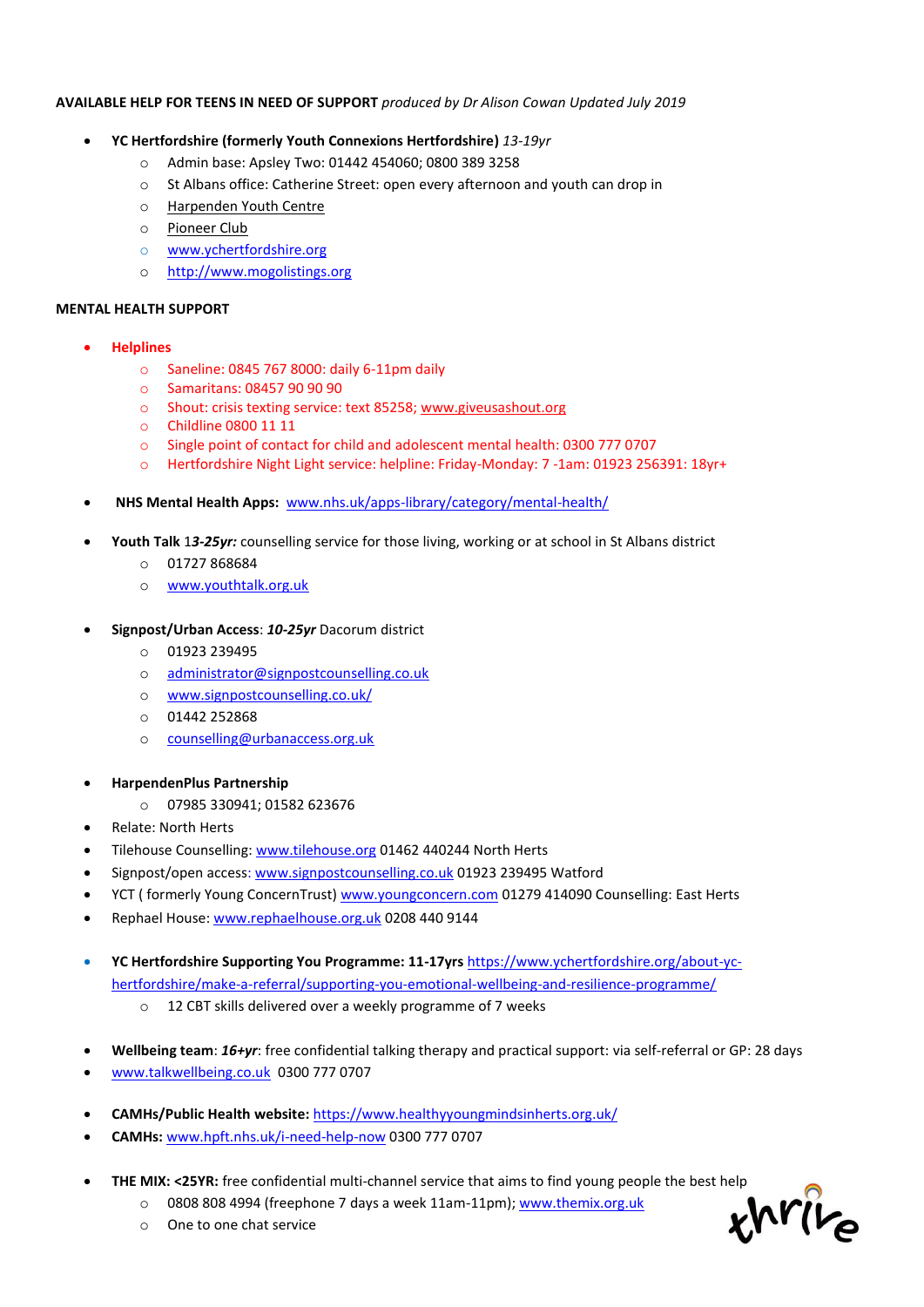- **Big White Wall** early online intervention service: via self-referral or professional: *16+yr:* [www.bigwhitewall.com](http://www.bigwhitewall.com/)
- **Get Connected:** [www.getconnected.org.uk](http://www.getconnected.org.uk/)
- **Sane:** [www.sane.org.uk](http://www.sane.org.uk/) 0300 304 7000
- **Young Minds:** [www.youngminds.org.uk;](http://www.youngminds.org.uk/)
- **Mind:** [www.mind.org.uk:](http://www.mind.org.uk/) 0300 123 3393; text 86463: national charity
- **Mind in Mid Herts**: local charity supporting 16+yr with their mental health
	- o [www.mindinmidherts.org.uk;](http://www.mindinmidherts.org.uk/) 01727 865070
- **Herts Mind Network**: [www.hertsmindnetwork.org](http://www.hertsmindnetwork.org/)
- **Kooth.com**: a free, anonymous, confidential website where young people in Hertfordshire can go for help.
- **Elefriends**: [www.elefriends.org.uk](http://www.elefriends.org.uk/) supportive online community
- **Stem4: www[.stem4.org.uk](http://www.stem4.org.uk/) teenage mental health charity**
- **Childline**: [www.childline.org.uk](http://www.childline.org.uk/)
	- o Childline For Me app:<https://www.childline.org.uk/toolbox/for-me/>
- **Help for vulnerable people with additional needs**
	- o **Guidepost Trust:** <https://guideposts.org.uk/>
- **Mental Health Complex Needs service**:<http://www.turning-point.co.uk/hertfordshire-complex-needs-service.aspx>
- **Muslim youth helpline**: [www.myh.org.uk](http://www.myh.org.uk/)
- **Help with anxiety:** [www.anxietyuk.org.uk](http://www.anxietyuk.org.uk/) 08444 775 774
- **App to tackle anxiety:** Mindshift
- **Clear Fear:** Help with anxiety management: <https://www.clearfear.co.uk/>
- **MeeTwo**: Advice for teens from experts on any topic that is difficult to talk about: <https://www.meetwo.co.uk/>
- **Mindfulness app for all ages:** Smiling Minds; Headspace
- **Help with self-harm**
	- o **Harmless**: [www.harmless.org.uk](http://www.harmless.org.uk/)
	- o **SelfharmUK**: [www.selfharm.co.uk](http://www.selfharm.co.uk/)
- **Calm Harm app** through [www.stem4.org.uk](http://www.stem4.org.uk/)
- **distrACT app:** Information and advice about SH and suicide <https://www.expertselfcare.com/health-apps/distract/>
- **Help with suicide**
	- o **Hector's House:** [www.hectorshouse.org.uk](http://www.hectorshouse.org.uk/) information resource
	- o **PAPYRUS: (Prevention of Young Suicide)** support for young people up to age 35yrs
		- [www.papyrus-uk.org](http://www.papyrus-uk.org/) HOPELINEUK: 0800 068 4141 10-10pm weekdays; 2-10pm weekends
	- o **CALM (Campaign Against Living Miserably)** charity to help prevent male suicide
		- [www.thecalmzone.net](http://www.thecalmzone.net/)
	- o **Maytree**: provides residential space for people experiencing a suicidal crisis
		- [www.maytree.org.uk](http://www.maytree.org.uk/) 0207 236 7070
	- o **Stay Alive App:** suicide prevention pocket resource
	- o **Help is at Hand:** NHS resource [www.supportaftersuicide.org.uk/help-is-at-hand](http://www.supportaftersuicide.org.uk/help-is-at-hand)
	- o **SOBS (Survivors of Bereavement By Suicide):** national charity [www.uk-sobs.org.uk](http://www.uk-sobs.org.uk/) 0300 111 5065
- **Help with Eating Disorders**
	- o **The Eating Disorders Association:** [www.b-eat.co.uk](http://www.b-eat.co.uk/)
	- o **The National Centre for Eating Disorder:** [www.eating-disorders.org.uk](http://www.eating-disorders.org.uk/)
- **Help with drug/alcohol issues**
	- o **CGL:** <https://www.changegrowlive.org/young-people/spectrum-families-young-peoples-service>
	- o **Frank** 0800 776600[: www.talktofrank.com](http://www.talktofrank.com/)
- **Help with bereavement**
	- o [www.thegoodgrieftrust.org](http://www.thegoodgrieftrust.org/)
	- o [www.griefencounter.org.uk](http://www.griefencounter.org.uk/)
	- o [www.cruse.org.uk](http://www.cruse.org.uk/)
	- o [www.cruse-hertfordshire.org.uk](http://www.cruse-hertfordshire.org.uk/)
		- CRUSE bereavement care: 5-18year olds: 01707 264293
	- o [www.stand-by-me.org.uk:](http://www.stand-by-me.org.uk/) Bereavement support for young people and families in North Herts

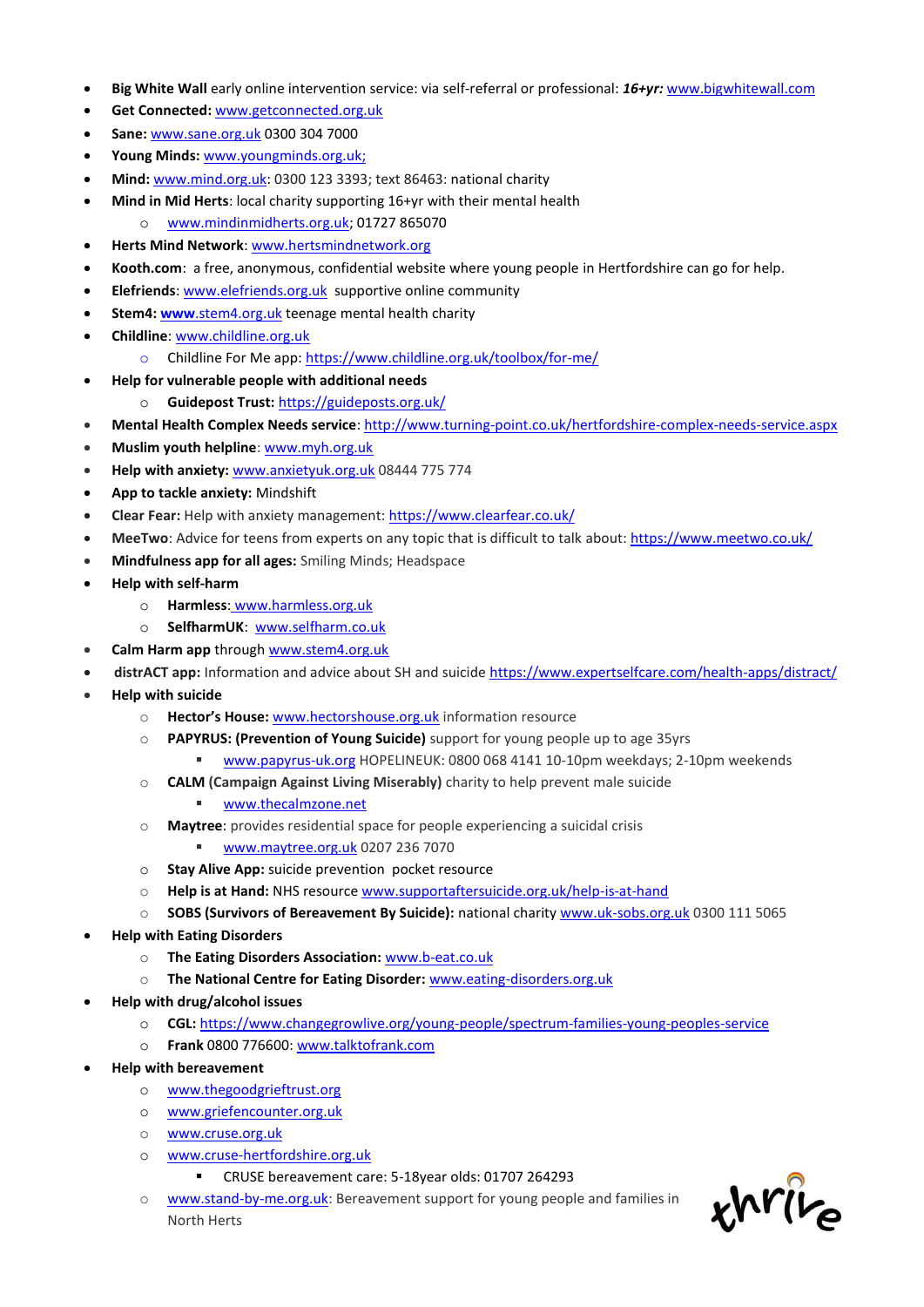- **Hub of Hope**: mental health database
	- o [www.hubofhope.co.uk](http://www.hubofhope.co.uk/)
- **Help with mental health of all types**[: www.mentalhealth.org.uk/publications](http://www.mentalhealth.org.uk/publications)
- **SafeSpace Mentoring Programme:** through HCC and referral through professional
	- o Meet with a volunteer mentor for an hour a week for 3-6 months
	- o Opportunity to talk about anything they wish to discuss or want advice on

## **PHYSICAL AND SEXUAL HEALTH SUPPORT**

- **Kids Hub:** offers information and support to parents and carers of disabled children aged 0-25yrs in Hertfordshire o 01923 676549 [www.kids.org.uk](http://www.kids.org.uk/)
- **DSPL** (Delivering Special Provision Locally): information about support and services for children and young people 0- 25yrs with special educational needs and disabilities (SEND) in Hertfordshire
	- o [www.dspl7.org.uk](http://www.dspl7.org.uk/)
- **Help with contraception and sexual health** 
	- o **In Hertfordshire: Sexual Health Hertfordshire**
		- 0300 008 5522 [www.sexualhealthhertfordshire.clch.nhs.uk](http://www.sexualhealthhertfordshire.clch.nhs.uk/)
	- o [www.contraceptionchoices.org](http://www.contraceptionchoices.org/)
	- o [www.brook.org.uk](http://www.brook.org.uk/)
	- o [www.fpa.org.uk;](http://www.fpa.org.uk/) https://sexwise.org.uk/
	- o [www.sh24.org.uk:](http://www.sh24.org.uk/) includes free sexually transmitted infection (STI) testing
	- o [www.test.hiv:](http://www.test.hiv/) HIV testing
	- o BISH[: www.bishuk.com/about-bish:](http://www.bishuk.com/about-bish) guide to sex, love and you for everyone over 14.
	- o Scarleteen website: [www.scarleteen.com:](http://www.scarleteen.com/) sex education for teens and emerging adults
- **Help for LGBT+ community**
	- o **YCH LGBT website Young Pride in Herts:** <http://www.youngprideinherts.org/>
	- o **Switchboard:** LGBT+ helpline
		- 0300 330 0630
		- [www.switchboard.org.uk](http://www.switchboard.org.uk/)
	- o **Stonewall:** national LGBT+ rights charity
		- [www.stonewall.org.uk](http://www.stonewall.org.uk/)
	- o **Albert Kennedy Trust**: charity for LGBT+ people who are homeless
		- [www.akt.org.uk](http://www.akt.org.uk/)
	- o **Mermaids:** help for transgender community
		- **Intertal <http://www.mermaidsuk.org.uk/>**
- **Abuse including domestic abuse**
	- o **Herts Sunflower**:<https://www.hertssunflower.org/herts-sunflower.aspx>
	- o **Herts SARC:** Sexual violence or abuse <https://www.hertssarc.org/>
- **Health for Teens and Kids website**
	- o <http://www.healthforteens.co.uk/>
		- **Herts Chat Health:** Text 07480 635050
	- o <http://www.healthforkids.co.uk/>
- **Weight Issues**
	- o BeeZee Bodies[: http://beezeebodies.com/](http://beezeebodies.com/)
	- o [Teenweightwise.com](http://teenweightwise.com/)

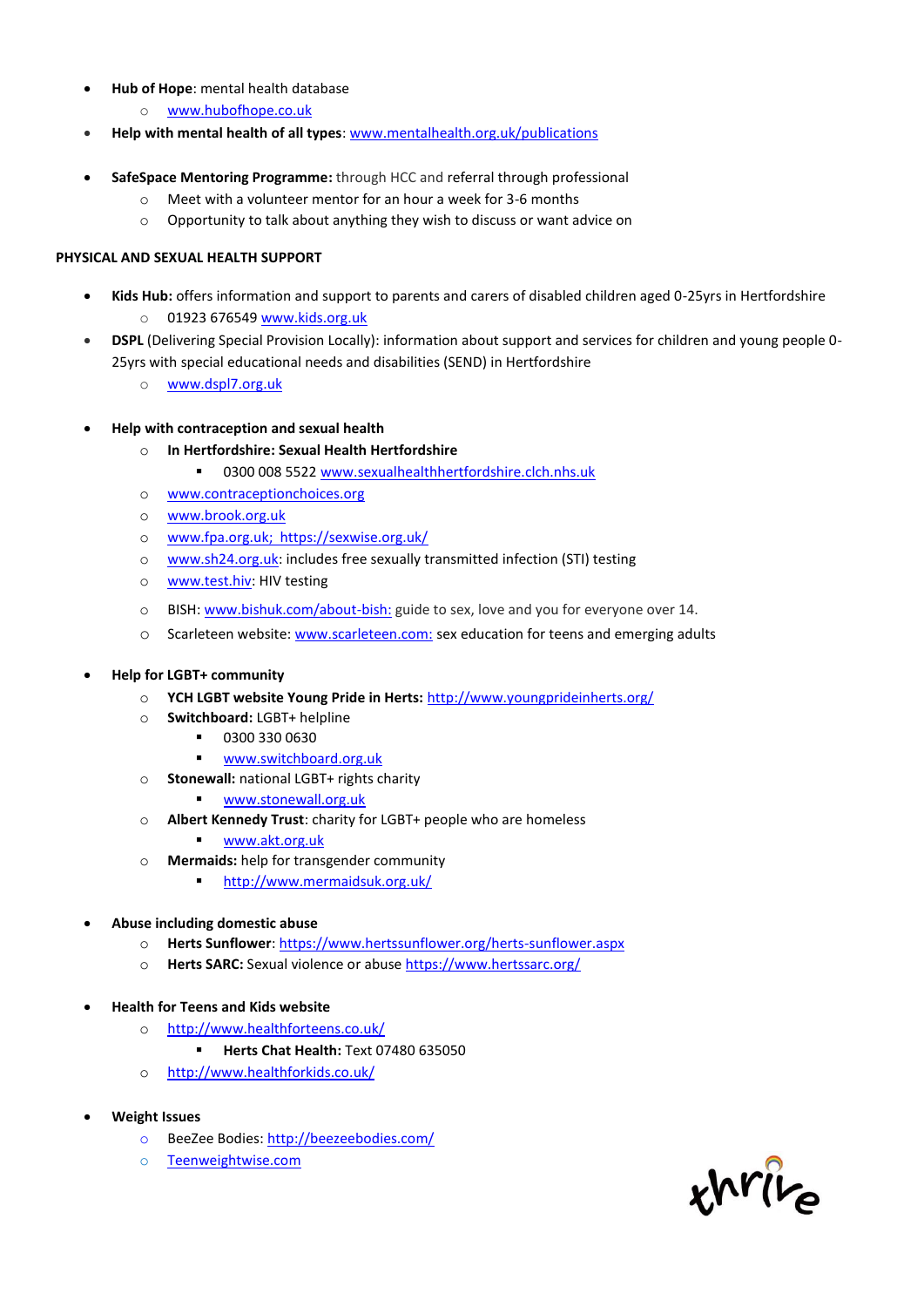### **PARENTAL SUPPORT**

- **Family lives:** national family support charity: help and support in all aspects of family life
	- o 0808 800 2222 (formally Parentline Plus) [www.familylives.org.uk](http://www.familylives.org.uk/)
- **Young minds**: supporting and empowering young minds
	- o [www.youngminds.org.uk;](http://www.youngminds.org.uk/) [Parents@youngminds.org.uk](mailto:Parents@youngminds.org.uk)
		- Helpline: 0808 802 5544: Mon-Fri 9.30-4pm
		- Parental advice and support for children up to 25yr
- **MindEd**: free educational resource on CYP with advice and information for families from experts
	- o Health Education England [www.minded.org.uk](http://www.minded.org.uk/)
- **HealthTalk online**: [www.healthtalk.org](http://www.healthtalk.org/) patient and parents' experiences
- **NSPCC:** [www.nspcc.org.uk](http://www.nspcc.org.uk/)
	- o [help@nspcc.org.uk](mailto:help@nspcc.org.uk) ) professional counsellors 24/7 offering help, advice and support if worried about a child
	- $\circ$  0808 800 5000 )
- **Vista:** <http://www.vistastalbans.org.uk/>
	- o 07584 798528 [vistastalbans@gmail.com](mailto:vistastalbans@gmail.com)
	- o Extra support for parents and their children through the schools
- **Families Feeling safe:** Protective Behaviours Service
	- o [www.protectivebehavioursconsortium.co.uk](http://www.protectivebehavioursconsortium.co.uk/)
	- o 01438 728653
	- o Protective Behaviours service 0-19yr
	- $\circ$  Early Intervention service to improve emotional wellbeing of children and families
	- o Aims to promote resilience in children, young people, and adults, using empowerment strategies, clear communication, and awareness of "safe" behaviours
- **Families First:** [www.hertfordshire.gov.uk/familiesfirst](http://www.hertfordshire.gov.uk/familiesfirst)
	- o [Familiesfirst.support@hertfordshire.gov.uk](mailto:Familiesfirst.support@hertfordshire.gov.uk)
	- $O$  0300 123 4043
	- o Help with behavioural problems: request assessment through SENCO/Family Support worker
- **Families in Focus:** Hertfordshire council-approved
	- o [www.familiesinfocus.co.uk](http://www.familiesinfocus.co.uk/)
	- o 01442 219720
	- o Free courses to build on parenting skills and anger management
	- o [www.hertsdirect.org/parentingsupport](http://www.hertsdirect.org/parentingsupport)
		- Free parenting course through Hertfordshire county council to help and support
- **Families going through break up**: services for parents
	- o The Tavistock Centre[: www.tccr.org.uk](http://www.tccr.org.uk/)
	- o [www.separatedfamilies.info](http://www.separatedfamilies.info/)
	- o [www.kidsinthemiddle.org](http://www.kidsinthemiddle.org/)
- **Information on finding a therapist**
	- o British Association of Counselling and Psychotherapy
		- [www.bacp.co.uk](http://www.bacp.co.uk/)
		- 01455 883300